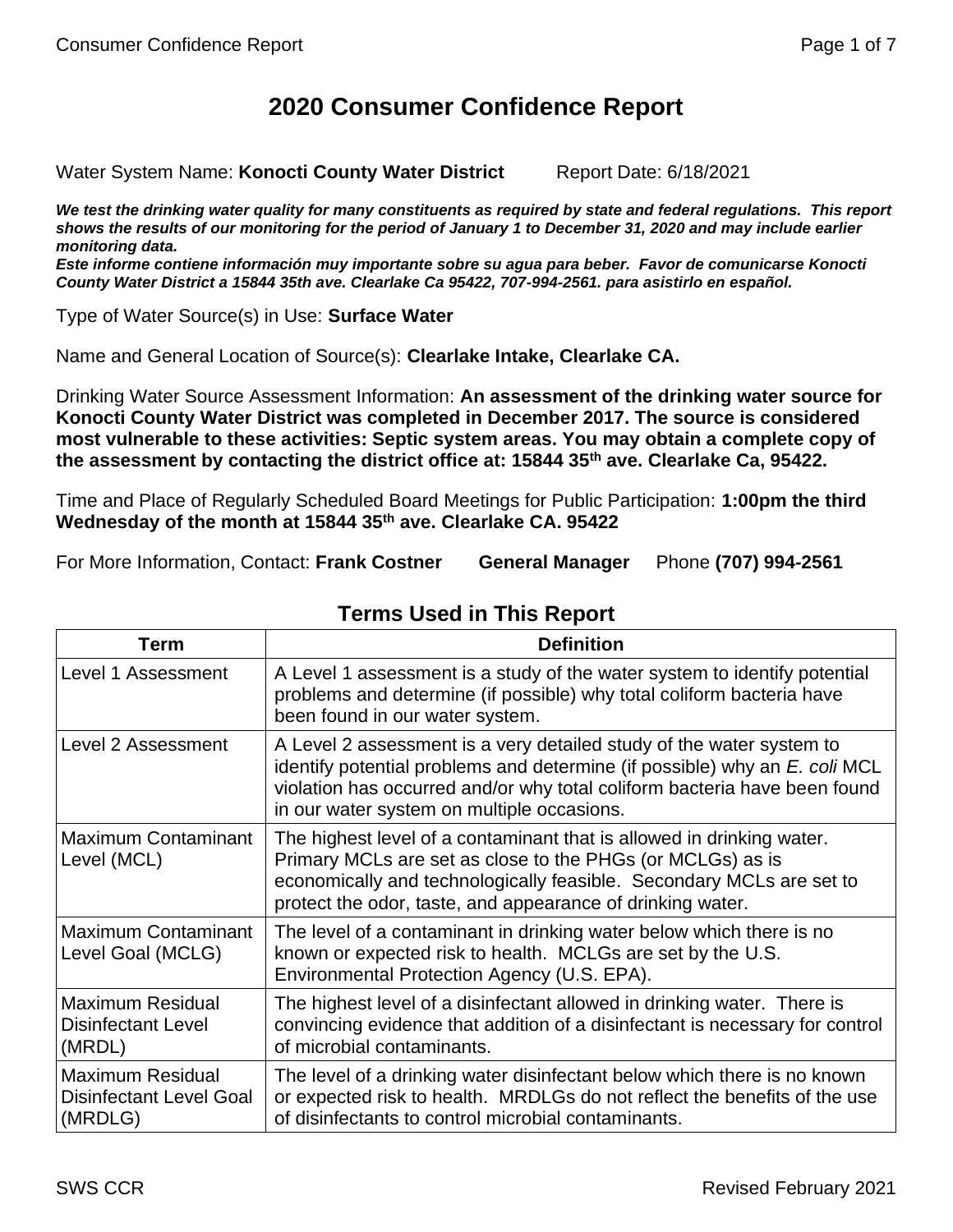| Term                                                          | <b>Definition</b>                                                                                                                                                                   |
|---------------------------------------------------------------|-------------------------------------------------------------------------------------------------------------------------------------------------------------------------------------|
| <b>Primary Drinking Water</b><br>Standards (PDWS)             | MCLs and MRDLs for contaminants that affect health along with their<br>monitoring and reporting requirements, and water treatment requirements.                                     |
| <b>Public Health Goal</b><br>(PHG)                            | The level of a contaminant in drinking water below which there is no<br>known or expected risk to health. PHGs are set by the California<br><b>Environmental Protection Agency.</b> |
| <b>Regulatory Action Level</b><br>(AL)                        | The concentration of a contaminant which, if exceeded, triggers treatment<br>or other requirements that a water system must follow.                                                 |
| <b>Secondary Drinking</b><br><b>Water Standards</b><br>(SDWS) | MCLs for contaminants that affect taste, odor, or appearance of the<br>drinking water. Contaminants with SDWSs do not affect the health at the<br>MCL levels.                       |
| <b>Treatment Technique</b><br>(TT)                            | A required process intended to reduce the level of a contaminant in<br>drinking water.                                                                                              |
| Variances and<br>Exemptions                                   | Permissions from the State Water Resources Control Board (State Board)<br>to exceed an MCL or not comply with a treatment technique under certain<br>conditions.                    |
| <b>ND</b>                                                     | Not detectable at testing limit.                                                                                                                                                    |
| ppm                                                           | parts per million or milligrams per liter (mg/L)                                                                                                                                    |
| ppb                                                           | parts per billion or micrograms per liter (µg/L)                                                                                                                                    |
| ppt                                                           | parts per trillion or nanograms per liter (ng/L)                                                                                                                                    |
| ppq                                                           | parts per quadrillion or picogram per liter (pg/L)                                                                                                                                  |
| pCi/L                                                         | picocuries per liter (a measure of radiation)                                                                                                                                       |

#### **Sources of Drinking Water and Contaminants that May Be Present in Source Water**

The sources of drinking water (both tap water and bottled water) include rivers, lakes, streams, ponds, reservoirs, springs, and wells. As water travels over the surface of the land or through the ground, it dissolves naturally occurring minerals and, in some cases, radioactive material, and can pick up substances resulting from the presence of animals or from human activity.

Contaminants that may be present in source water include:

- Microbial contaminants, such as viruses and bacteria, that may come from sewage treatment plants, septic systems, agricultural livestock operations, and wildlife.
- Inorganic contaminants, such as salts and metals, that can be naturally occurring or result from urban stormwater runoff, industrial or domestic wastewater discharges, oil and gas production, mining, or farming.
- Pesticides and herbicides, that may come from a variety of sources such as agriculture, urban stormwater runoff, and residential uses.
- Organic chemical contaminants, including synthetic and volatile organic chemicals, that are byproducts of industrial processes and petroleum production, and can also come from gas stations, urban stormwater runoff, agricultural application, and septic systems.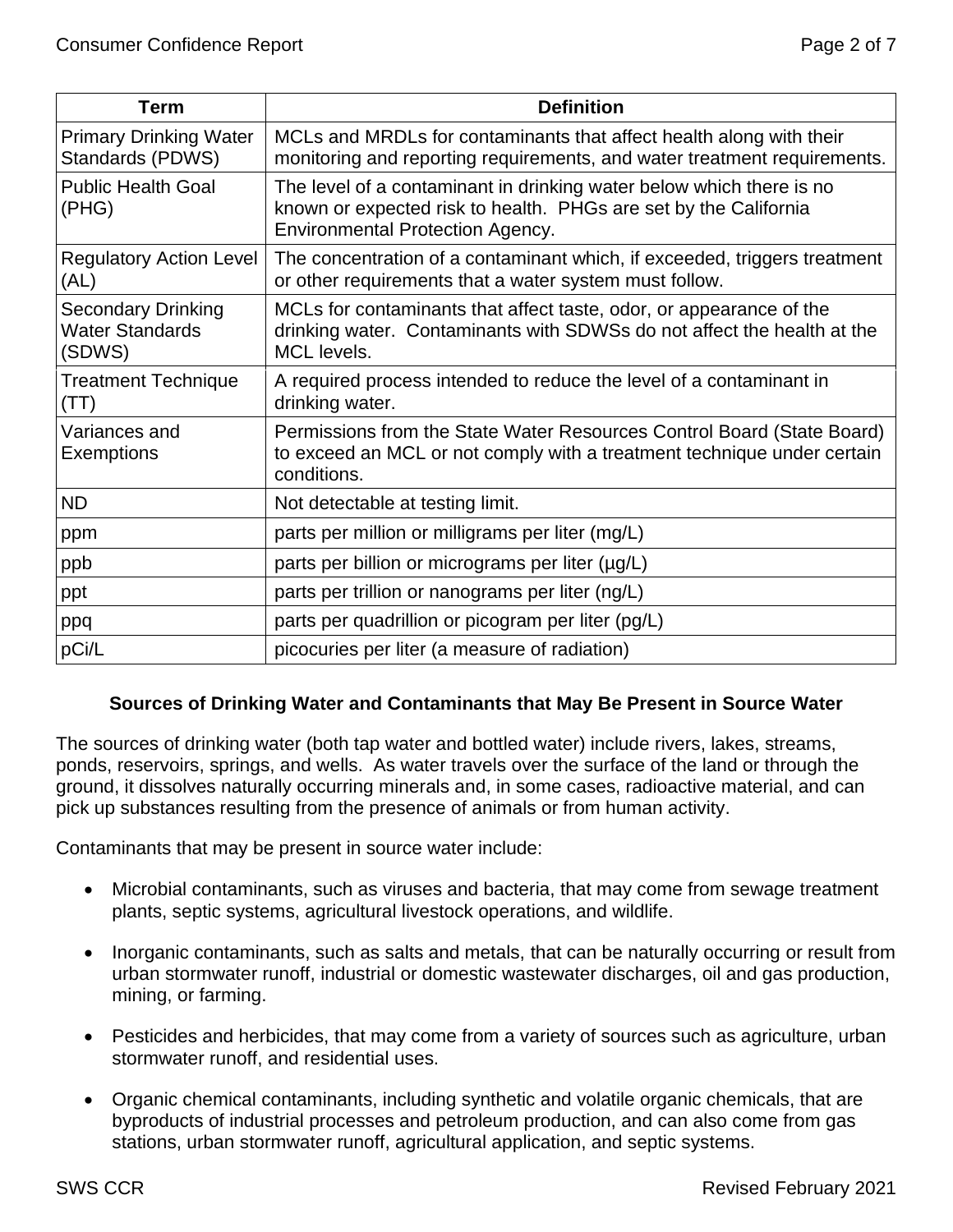• Radioactive contaminants, that can be naturally occurring or be the result of oil and gas production and mining activities.

## **Regulation of Drinking Water and Bottled Water Quality**

In order to ensure that tap water is safe to drink, the U.S. EPA and the State Board prescribe regulations that limit the amount of certain contaminants in water provided by public water systems. The U.S. Food and Drug Administration regulations and California law also establish limits for contaminants in bottled water that provide the same protection for public health.

# **About Your Drinking Water Quality Drinking Water Contaminants Detected**

**Tables 1, 2, 3, 4, 5, 6 list all of the drinking water contaminants that were detected during the most recent sampling for the constituent.** The presence of these contaminants in the water does not necessarily indicate that the water poses a health risk. The State Board allows us to monitor for certain contaminants less than once per year because the concentrations of these contaminants do not change frequently. Some of the data, though representative of the water quality, are more than one year old. Any violation of an AL, MCL, MRDL, or TT is asterisked. Additional information regarding the violation is provided later in this report.

| and<br>Copper<br><b>Lead</b> | Date<br>Sample           | ທ<br>Sampl<br>Collected<br>৳<br><u>ي</u> | <b>Detected</b><br>ercentile<br>Level<br>90 <sup>th</sup> | <b>Sites</b><br>Exceeding<br>$\dot{\mathbf{z}}$ | ₹   | <b>DHG</b> | ත<br>σ,<br>n<br>E<br>ぁ<br>æ<br>ㅎ<br>ead<br>œ<br>o<br>Z | Contaminant<br>ر<br>ၷ<br>ঌ<br>ypical                                                                                                      |
|------------------------------|--------------------------|------------------------------------------|-----------------------------------------------------------|-------------------------------------------------|-----|------------|--------------------------------------------------------|-------------------------------------------------------------------------------------------------------------------------------------------|
| Lead<br>(ppb)                | $6/14/19$ -<br>$6/27-19$ | 20                                       | $\overline{0}$                                            | $\overline{0}$                                  | 15  | 0.2        | $\mathbf 0$                                            | Internal corrosion of<br>household water plumbing<br>systems; discharges from<br>industrial manufacturers;<br>erosion of natural deposits |
| Copper<br>(ppm)              | 6/14/19<br>6/27/19       | 20                                       | 0.33                                                      | $\overline{0}$                                  | 1.3 | 0.3        | <b>Not</b><br>applicable                               | Internal corrosion of<br>household plumbing<br>systems; erosion of natural<br>deposits; leaching from<br>wood preservatives               |

#### **Table 1. Sampling Results Showing the Detection of Lead and Copper**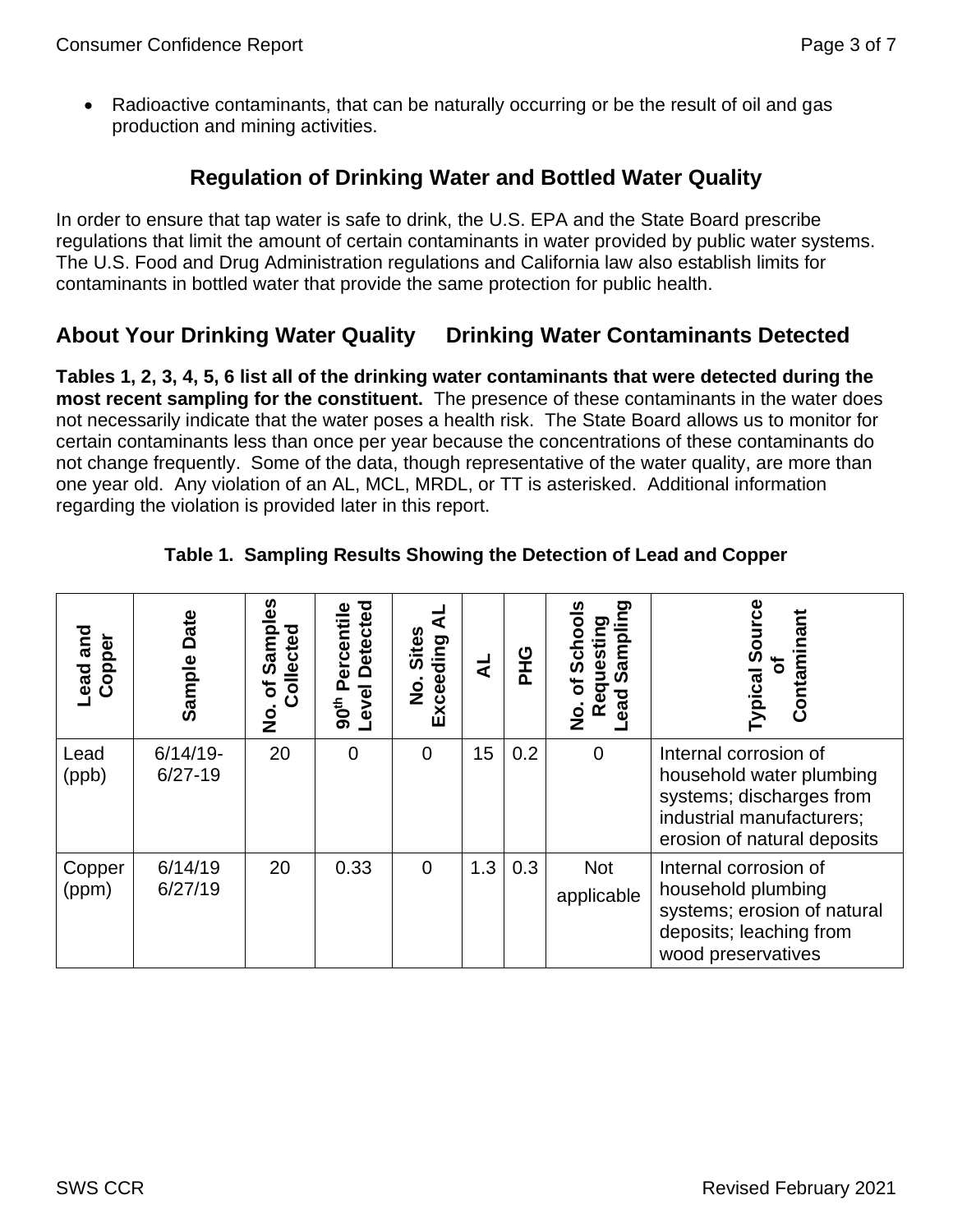| <b>Chemical or</b><br><b>Constituent (and</b><br>reporting units) | <b>Sample</b><br><b>Date</b> | Level<br><b>Detected</b> | Range of<br><b>Detections</b> | <b>MCL</b>  | <b>PHG</b><br>(MCLG) | <b>Typical Source of</b><br><b>Contaminant</b>                                                                                         |
|-------------------------------------------------------------------|------------------------------|--------------------------|-------------------------------|-------------|----------------------|----------------------------------------------------------------------------------------------------------------------------------------|
| Sodium (ppm)                                                      | 8/5/2020                     | 21                       |                               | <b>None</b> | <b>None</b>          | Salt present in the<br>water and is generally<br>naturally occurring                                                                   |
| Hardness (ppm)                                                    | 8/5/2020                     | 147                      |                               | <b>None</b> | <b>None</b>          | Sum of polyvalent<br>cations present in the<br>water, generally<br>magnesium and<br>calcium, and are<br>usually naturally<br>occurring |

## **Table 2. Sampling Results for Sodium and Hardness**

## **Table 3. Detection of Contaminants with a Primary Drinking Water Standard**

| <b>Chemical or</b><br><b>Constituent</b><br>(and<br>reporting units) | <b>Sample</b><br><b>Date</b> | Level<br><b>Detected</b> | <b>Range of</b><br><b>Detections</b> | <b>MCL</b><br>[MRDL]         | <b>PHG</b><br>(MCLG)<br>[MRDLG] | <b>Typical Source of</b><br><b>Contaminant</b>                                                                                             |
|----------------------------------------------------------------------|------------------------------|--------------------------|--------------------------------------|------------------------------|---------------------------------|--------------------------------------------------------------------------------------------------------------------------------------------|
| TTHMs (ug/L)                                                         | 2020<br>Quarterly            | 32.94                    | $16.2 - 50.2$                        | 80                           |                                 | By-product of<br>drinking water<br>chlorination                                                                                            |
| acetic Acids<br>Halo<br>(ug/L)                                       | 2020<br>Quarterly            | 20.31                    | $12.3 - 32.0$                        | 60                           |                                 | By-product of<br>drinking water<br>chlorination                                                                                            |
| <b>DBP</b><br>of<br>Control<br>(TOC)<br>precursors<br>(ppm)          | 2020<br><b>Monthly</b>       | 2.1                      | $1.6 - 2.7$                          | <b>TT</b>                    |                                 | Various natural<br>and man-made<br>sources                                                                                                 |
| Chlorine (ppm)                                                       | 2020<br>Weekly               | 1.0                      | $0.18 - 1.73$                        | [ $MRDL=4.0$ ]<br>$(as Cl2)$ | $[MRDLG=4.0]$<br>$(as Cl2)$     | Drinking water<br>disinfectant added<br>for treatment                                                                                      |
| <b>Fluoride</b><br>(ppm)                                             | 08/05/2020                   | 0.11                     |                                      | $\overline{2}$               |                                 | Erosion of natural<br>deposits, water<br>additive that<br>promotes strong<br>teeth, discharge<br>from fertilizer and<br>aluminum factories |
| Aluminum<br>(ppm)                                                    | 08/05/2020                   | 0.050                    |                                      | 1                            | 0.6                             | Erosion of natural<br>deposits, residue<br>from some surface<br>water treatment<br>processes                                               |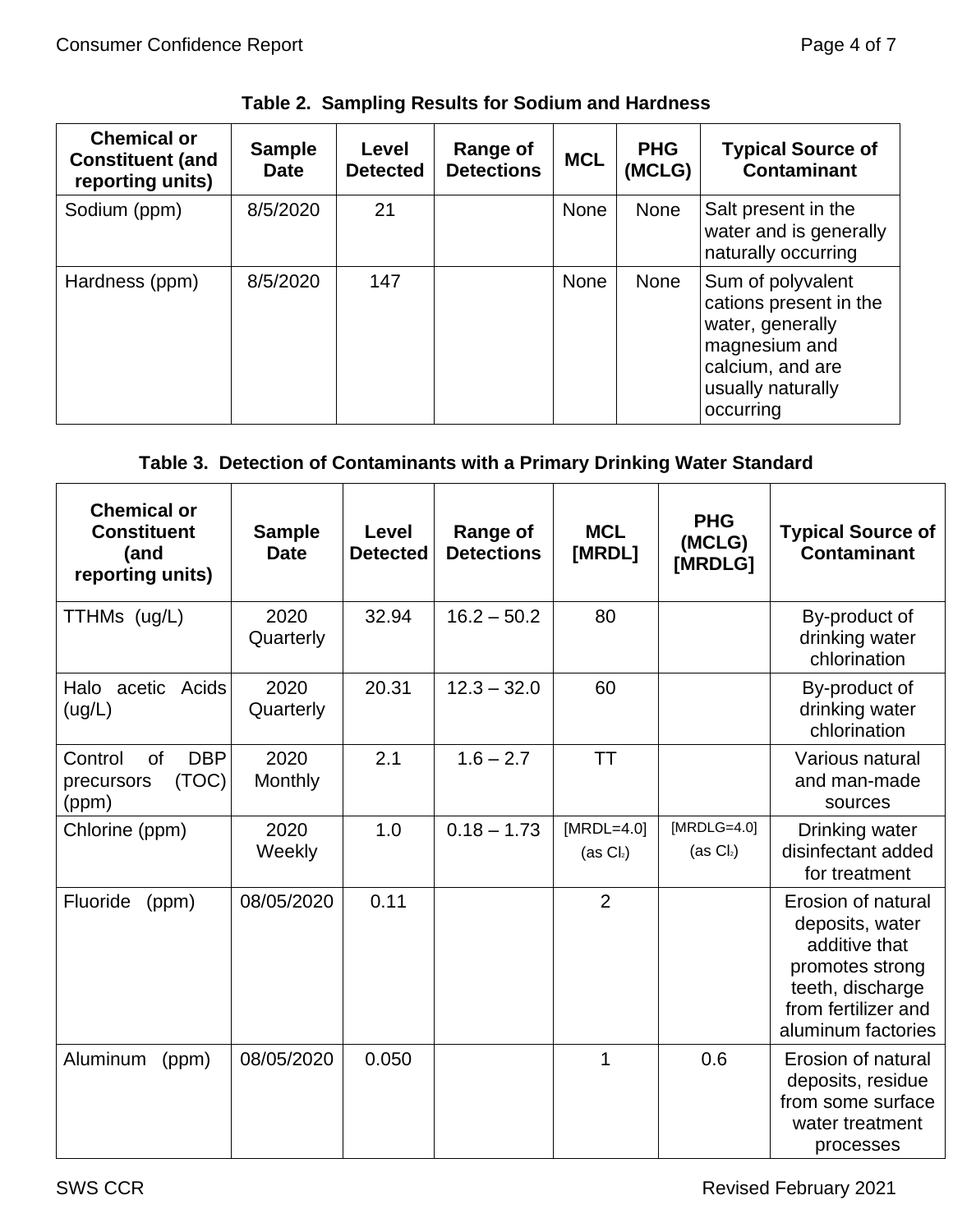| (ppb)<br><b>Bromate</b> | 2020<br>Quarterly | 3.4 | 0-3.4 | 10 |  | Byproduct of<br>drinking water<br>disinfection |
|-------------------------|-------------------|-----|-------|----|--|------------------------------------------------|
|-------------------------|-------------------|-----|-------|----|--|------------------------------------------------|

## **Table 4. Detection of Contaminants with a Secondary Drinking Water Standard**

| <b>Chemical or</b><br><b>Constituent (and</b><br>reporting units) | <b>Sample</b><br><b>Date</b> | Level<br><b>Detected</b> | Range of<br><b>Detections</b> | <b>SMCL</b> | <b>PHG</b><br>(MCLG) | <b>Typical Source</b><br>Οt<br><b>Contaminant</b>                    |
|-------------------------------------------------------------------|------------------------------|--------------------------|-------------------------------|-------------|----------------------|----------------------------------------------------------------------|
| <b>Total Dissolved</b><br>Solids (TDS)<br>(ppm)                   | 08/05/2020                   | 200                      |                               | 1000        |                      | Runoff / Leaching<br>from natural<br>deposits                        |
| Sulfate (ppm)                                                     | 08/05/2020                   | 5.4                      |                               | 500         |                      | Runoff / Leaching<br>from natural<br>deposits; industrial<br>wastes  |
| Chloride (ppm)                                                    | 08/05/2020                   | 24                       |                               | 500         |                      | Runoff / Leaching<br>from natural<br>deposits; seawater<br>influence |
| <b>Specific</b><br>Conductance<br>(umhos/cm)                      | 08/05/2020                   | 370                      |                               | 1600        |                      | Substances that<br>form jons when in<br>water; seawater<br>influence |
| Odor (T.O.N.)                                                     | 2020<br>Quarterly            | 9                        | $0 - 22$                      | 3           |                      | Naturally occurring<br>organic materials                             |

# **Table 5. Detection of Unregulated Contaminants**

| <b>Chemical or</b><br><b>Constituent (and</b><br>reporting units) | <b>Sample</b><br><b>Date</b> | Level<br><b>Detected</b> | Range of<br><b>Detections</b> | <b>Notification</b><br>Level | <b>Health Effects</b><br>Language                                                                                                                                              |
|-------------------------------------------------------------------|------------------------------|--------------------------|-------------------------------|------------------------------|--------------------------------------------------------------------------------------------------------------------------------------------------------------------------------|
| Manganese (ug/L)                                                  | 2020<br>Quarterly            | 6.2                      | $0 - 6.2$                     | 500(ug/L)                    | Manganese exposures<br>resulted in neurological<br>effects. High levels of<br>manganese in people<br>have been shown to<br>result in adverse effects<br>to the nervous system. |
| HAA6Br<br>(ug/L)                                                  | 2020<br>Quarterly            | 10.22                    | 7.42-14.93                    |                              | Some people who drink<br>water containing halo<br>acetic acids in excess of<br>the MCL over many<br>years may have an<br>increased risk of getting<br>cancer.                  |
| HAA9<br>(ug/L)                                                    | 2020<br>Quarterly            | 20.28                    | 19.26-32.53                   |                              | Some people who drink<br>water containing halo<br>acetic acids in excess of<br>the MCL over many                                                                               |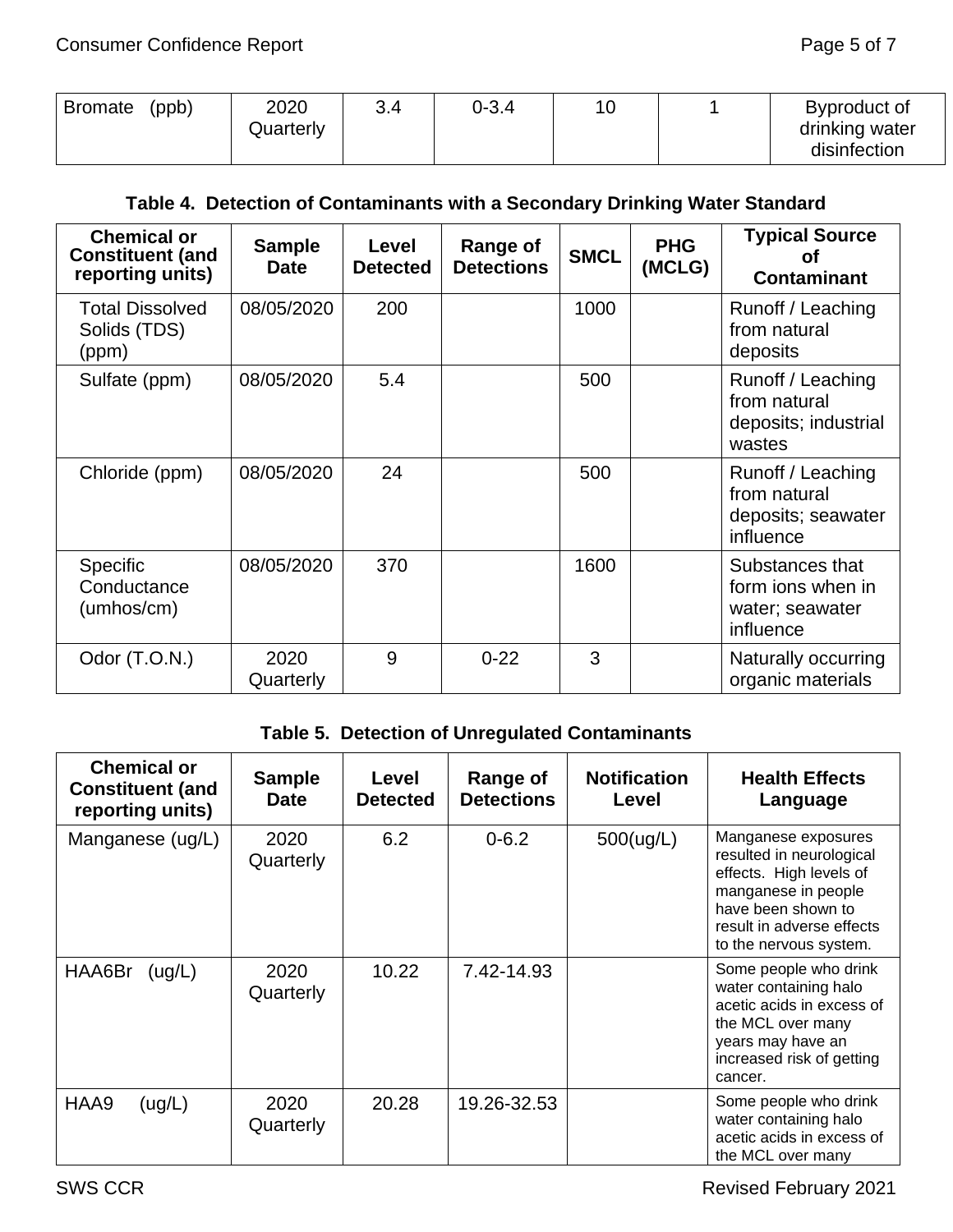|  |  |  |  |  | years may have an<br>increased risk of getting<br>cancer. |
|--|--|--|--|--|-----------------------------------------------------------|
|--|--|--|--|--|-----------------------------------------------------------|

#### **Additional General Information on Drinking Water**

Drinking water, including bottled water, may reasonably be expected to contain at least small amounts of some contaminants. The presence of contaminants does not necessarily indicate that the water poses a health risk. More information about contaminants and potential health effects can be obtained by calling the U.S. EPA's Safe Drinking Water Hotline (1-800-426-4791).

Some people may be more vulnerable to contaminants in drinking water than the general population. Immuno-compromised persons such as persons with cancer undergoing chemotherapy, persons who have undergone organ transplants, people with HIV/AIDS or other immune system disorders, some elderly, and infants can be particularly at risk from infections. These people should seek advice about drinking water from their health care providers. U.S. EPA/Centers for Disease Control (CDC) guidelines on appropriate means to lessen the risk of infection by *Cryptosporidium* and other microbial contaminants are available from the Safe Drinking Water Hotline (1-800-426-4791).

Lead-Specific Language: If present, elevated levels of lead can cause serious health problems, especially for pregnant women and young children. Lead in drinking water is primarily from materials and components associated with service lines and home plumbing. [Enter Water System's Name] is responsible for providing high quality drinking water but cannot control the variety of materials used in plumbing components. When your water has been sitting for several hours, you can minimize the potential for lead exposure by flushing your tap for 30 seconds to 2 minutes before using water for drinking or cooking. [Optional: If you do so, you may wish to collect the flushed water and reuse it for another beneficial purpose, such as watering plants.] If you are concerned about lead in your water, you may wish to have your water tested. Information on lead in drinking water, testing methods, and steps you can take to minimize exposure is available from the Safe Drinking Water Hotline (1-800 426-4791) or at [http://www.epa.gov/lead.](http://www.epa.gov/lead)

| Treatment Technique (a) (Type of<br>approved filtration technology used)                                    | <b>Conventional Filtration</b>                                                              |
|-------------------------------------------------------------------------------------------------------------|---------------------------------------------------------------------------------------------|
| Turbidity Performance Standards <sup>(b)</sup><br>(that must be met through the water<br>treatment process) | Turbidity of the filtered water must:<br>1 – Be less than or equal to 0.3 NTU in 95% of     |
|                                                                                                             | measurements in a month.<br>2 – Not exceed 0.5 NTU for More Than Eight Consecutive<br>hours |
|                                                                                                             | 3 – Not exceed 1.0 NTU at any time.                                                         |
| Lowest monthly percentage of<br>samples that met Turbidity<br>Performance Standard No. 1.                   | 95.4%                                                                                       |
| Highest single turbidity<br>measurement during the year                                                     | 0.93                                                                                        |
| Number of violations of any surface<br>water treatment requirements                                         | $\overline{0}$                                                                              |

#### **Table 6. Sampling Results Showing Treatment of Surface Water Sources**